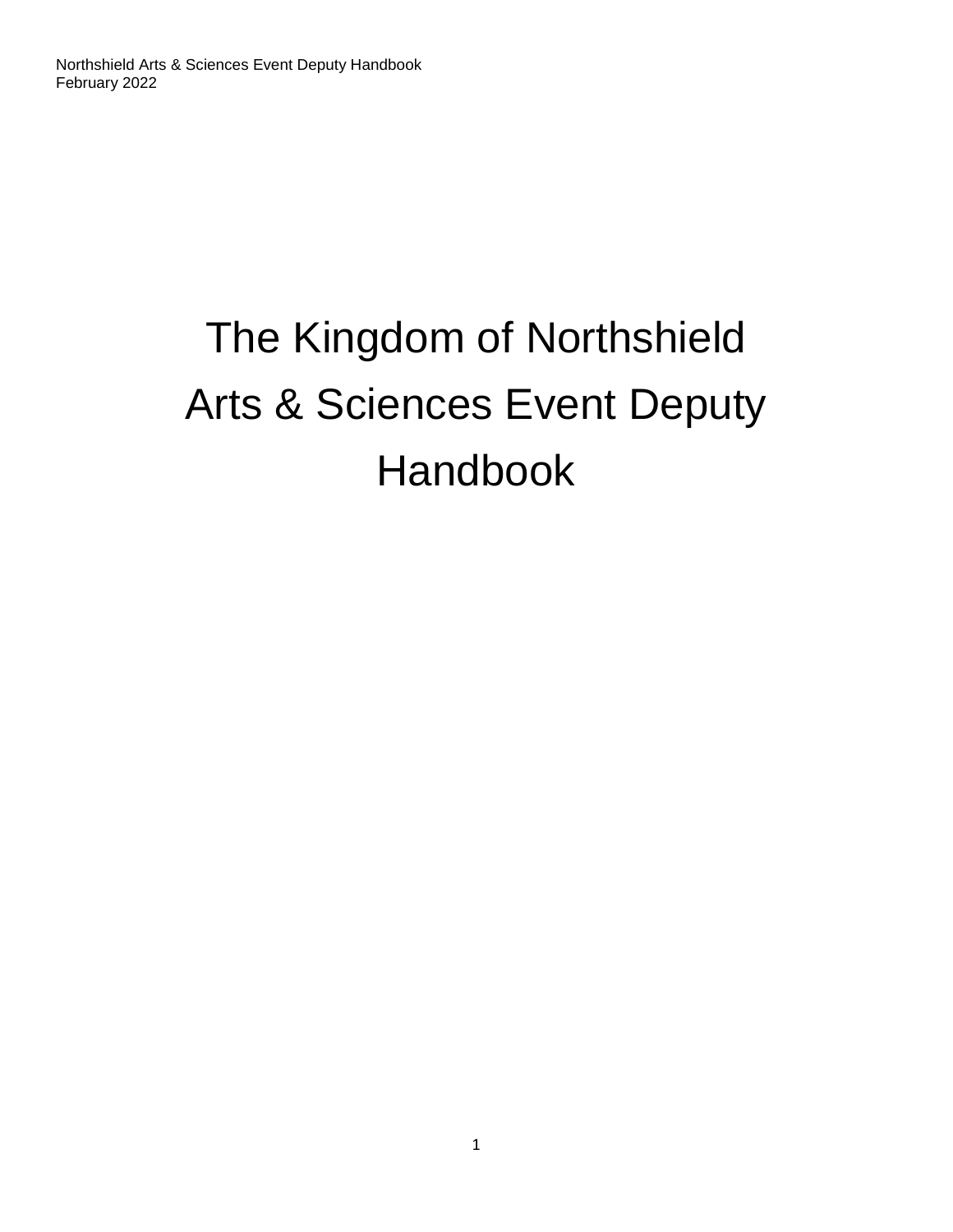#### **Table of Contents**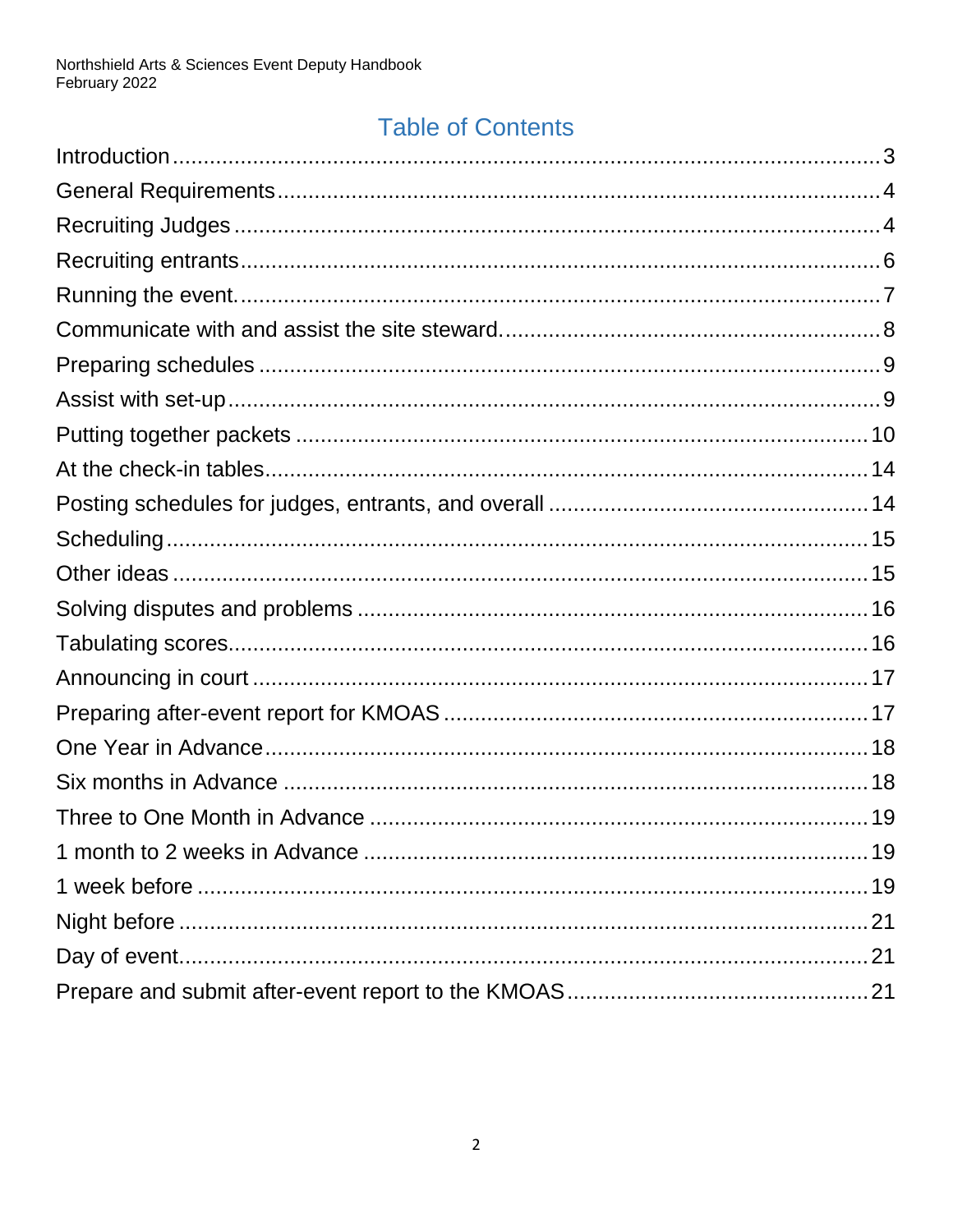#### <span id="page-2-0"></span>**Introduction**

This is a timeline and checklist for the Kingdom Arts & Sciences Event Deputy (KASED) to prepare, organize, and run the Kingdom A&S event usually held the second weekend of February. The A&S event handbooks for the deputy and the entrants were developed after reviewing and talking to many Known World kingdom KMOAS', entrants and judges involved in arts & science events; and after advice from Northshield gentles running the event in 2015, 2016, 2019, and 2020. It is not mandatory to use this handbook but it is recommended.

This event will have responsibilities split between the KASED acting as the activities' coordinator and the hosting group's event steward overseeing site duties.

Berenice Calvina KMOAS February 2022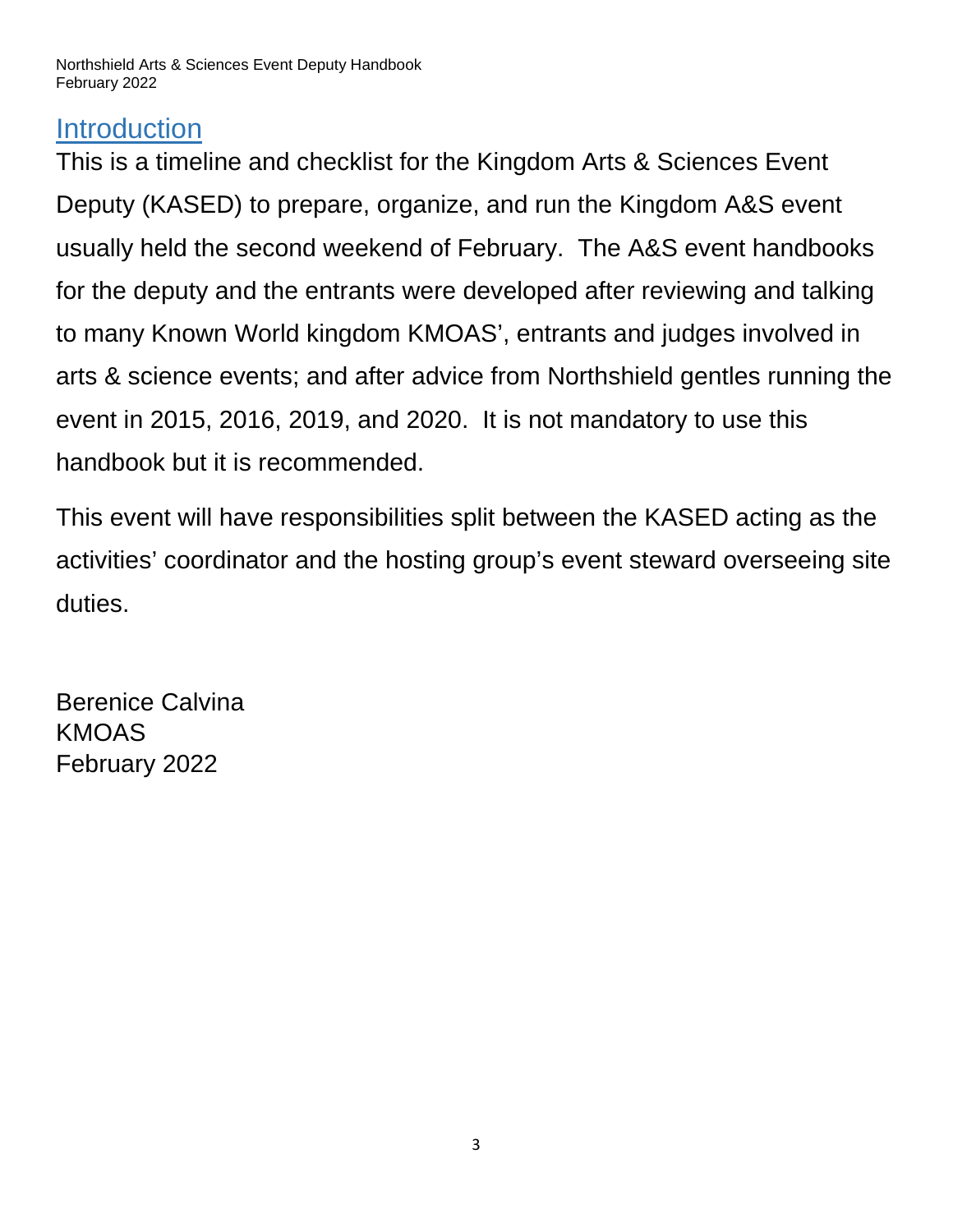#### <span id="page-3-0"></span>General Requirements

- Recruit judges and entrants.
- Create and maintain a list of potential judges and their judging preferences. This list will be posted on the Kingdom A&S Facebook page so judges may be found for any and all competitions.
- Run the A&S part of the event.
- Communicate with and assist the site steward.
- Prepare schedules.
- Put together packets.
- Assist with set-up.
- Post schedules for judges, entrants, and overall.
- Solve disputes and problems.
- Tabulate scores.
- Announce in court.
- Prepare after-event report for KMOAS.
- Promote the event year-round, especially at events where there is A&S featured. Encourage individuals to consider exhibiting or entering. Talk to potential judges.

#### <span id="page-3-1"></span>Recruiting Judges

 The KASED is in charge of recruiting entrants, judges, and help for manning sign-in tables and other tasks, with the KMOAS as a back-up and assistant. The KASED needs to ensure there are several reliable people to help so there are back-ups for the tasks.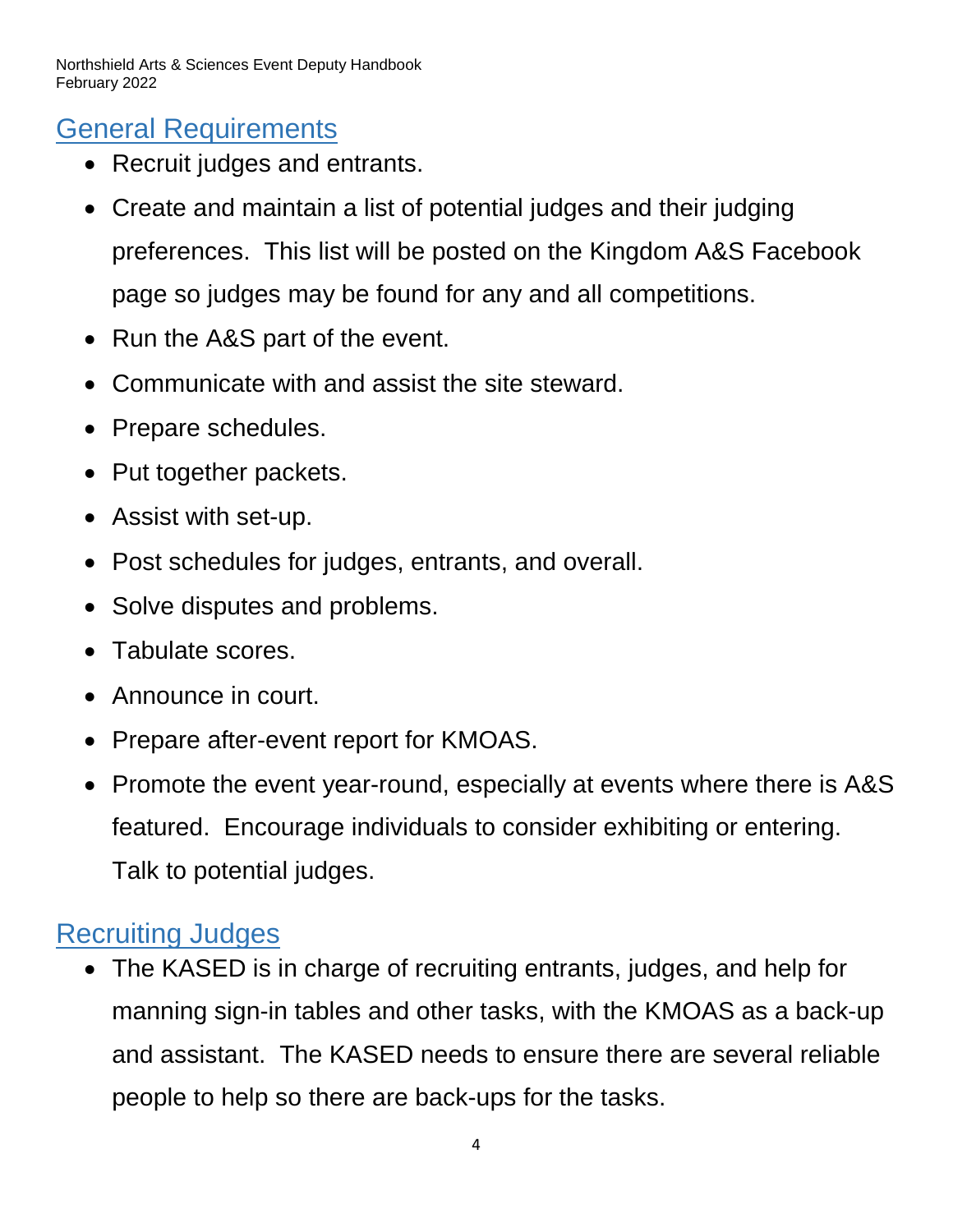- There needs to be a minimum of 1 judge per entry. The more complex an entry, the more judges might be desired, up to a maximum of 3. A triathlon entry needs 3 judges, one for each entry. I would encourage recruiting judges personally as well as asking for judges by advertising.
- The short-term goal is to have enough judges for the event.
- The long-term goal is to prepare and maintain a list of judges; ultimately it will be posted on the Northshield Web site for use by all.
- Judges must make it clear which people they cannot judge for whatever reason. Examples include family members, apprentices, close friends, conflicts with, and so on.
- Judges should be limited to judging 3 separate entries.
- Assure consistency with names use only SCA names whenever possible to avoid confusion. Use the exact same SCA name on all packets and signs, including any honorifics if desired by the person.
- Acknowledge judges quickly by email, within 1-2 days, as it is vital they know you have received their information and they are on the schedule. Ensure they know where to find the judging criteria for the entry they will be judging on the A&S page on the Kingdom Web site.
- Overall, try to find as many judges as possible because if you sign one judge up for 3 entries and they cancel the last week it can be very difficult and time consuming to adjust the schedule.
- Judges that are not entrants make scheduling easier.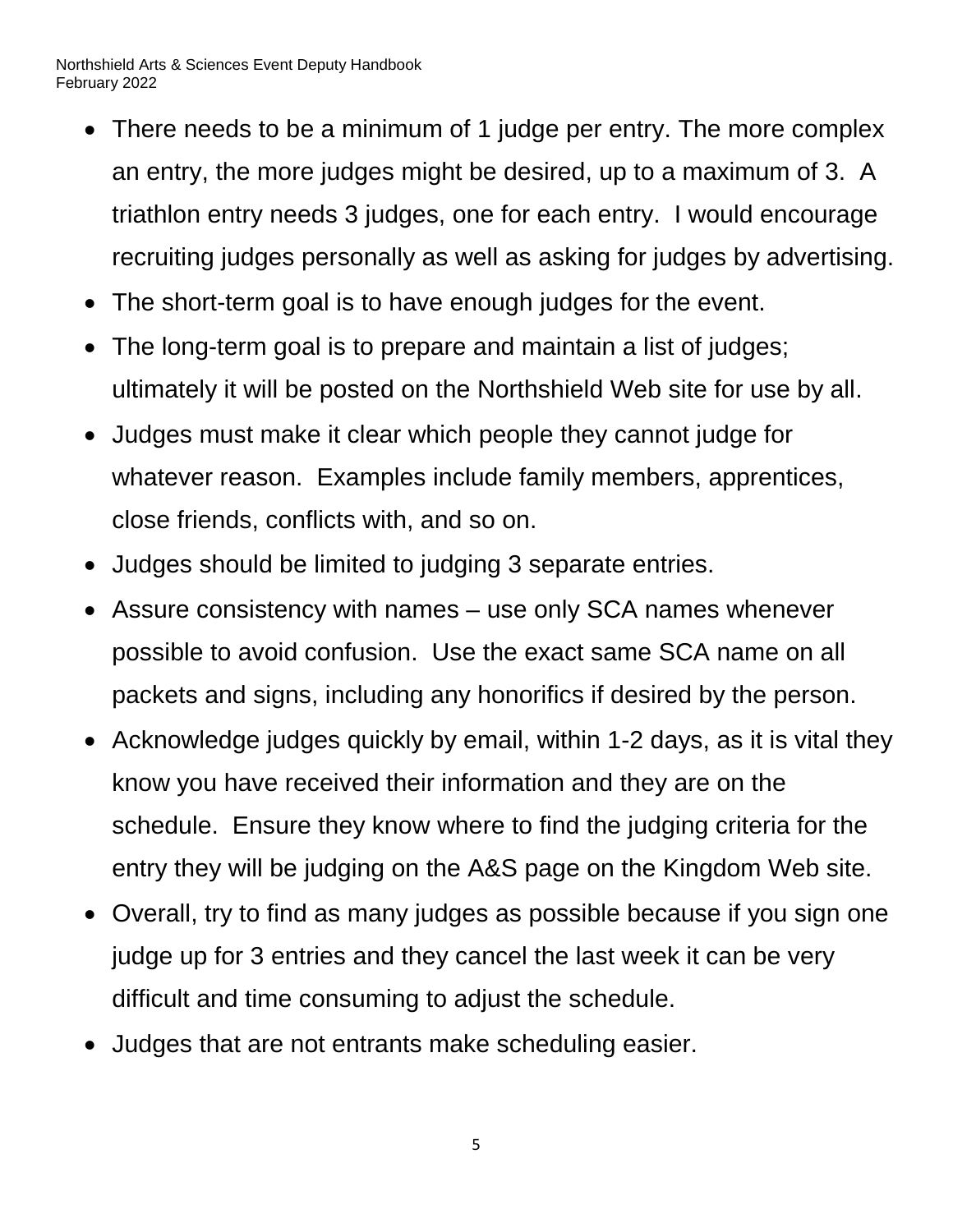- Do not assign yourself any judging duties unless it is absolutely necessary. You need to be accessible during the whole event for problem-solving and other tasks. If you do end up judging, ensure the KMOAS or another deputy is manning the sign-in table and knows where you are and when you will be back.
- If possible, recruit a couple of judges to fill in when an assigned judge cannot attend. This is a tricky thing, as you need enough back-up judges to cover as many categories as possible, but the back-up judge should be OK with not judging if their services are not needed.

#### <span id="page-5-0"></span>Recruiting entrants

- Recruiting is done by Facebook, personal contact, through local A&S ministers, at events, and in any way that works. Emphasize that a person may enter as a display OR as a judged article. First-timers are often more comfortable just displaying their first year; it is a good way to familiarize a person with the event.
- Acknowledge entrants quickly by email, within 1-2 days, as it is vital they know you have received their information and they are on the schedule. Ensure they know where to find the judging criteria for their entry on the A&S page on the Kingdom Web site.
- Entrants must make it clear if there are any people they cannot be judged by for whatever reason. Examples include family members, apprentices, close friends, conflicts with, and so on.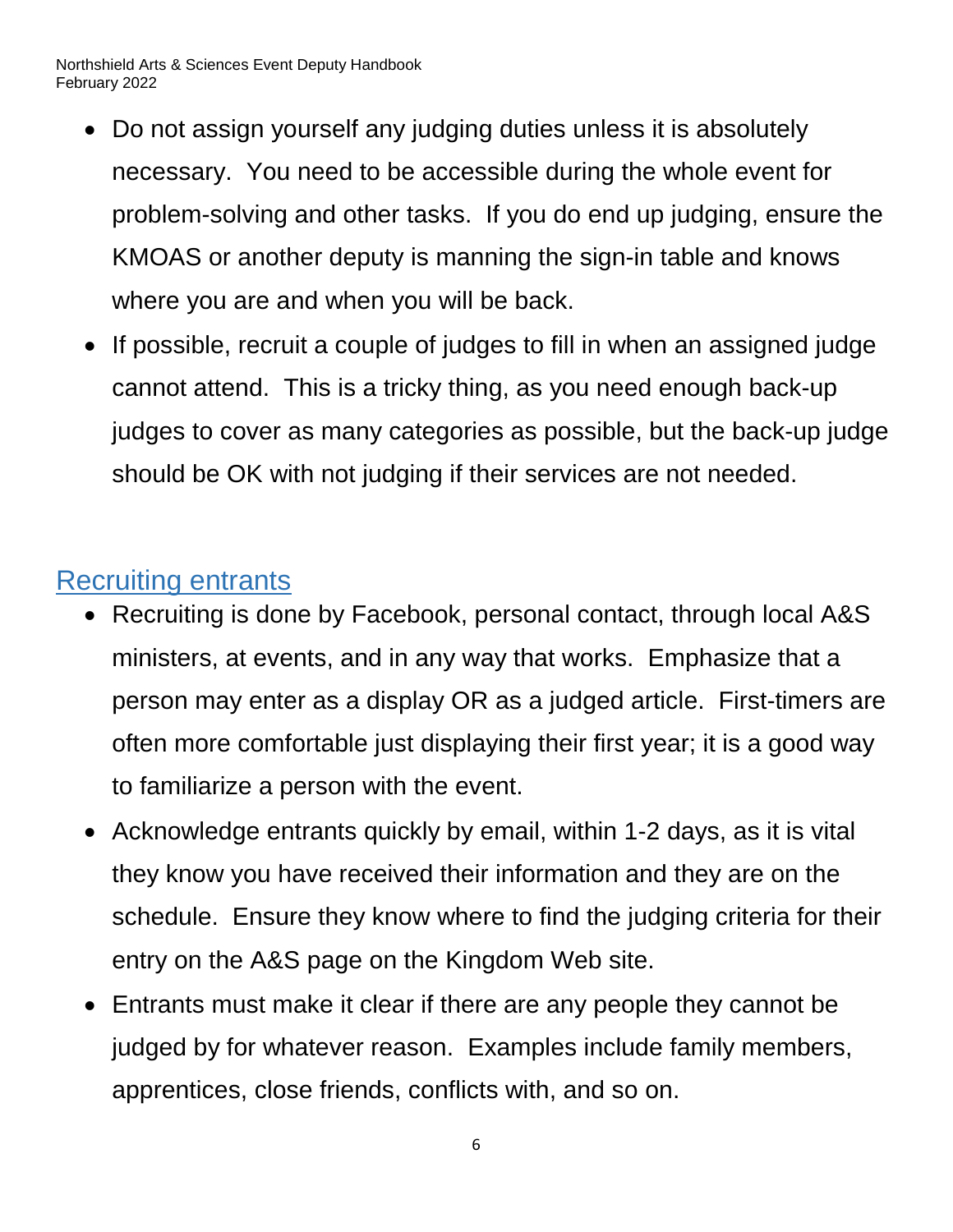- Seating/display size restrictions need to be emphasized.
- Assure consistency with names use only SCA names whenever possible to avoid confusion. Use the exact same SCA name on all packets and signs, including any honorifics if desired by the person.

#### <span id="page-6-0"></span>Running the event.

- The KASED is responsible for running the arts & science display and competition portions of the event and to ensure the site responsibilities are carried out. There needs to be constant communication between the KASED and the event steward.
- Conduct the judges' meeting.
- Be present at the sign-in tables.
- Ensure there is always someone manning the sign-in table after judging begins. Usually this is you and/or the KMOAS. When both of you are busy elsewhere, whoever mans the table must be able to:
	- o Hand out entrants' and judges' packets to latecomers.
	- o Answer general questions.
	- o Know where you are so you can be found when needed.
	- o Monitor the boxes receiving the judges' tally scores and the evaluation sheets.
- Judging will occur throughout the day. Each judging time slot is called a "session", and usually runs about 1 hour. Depending on how many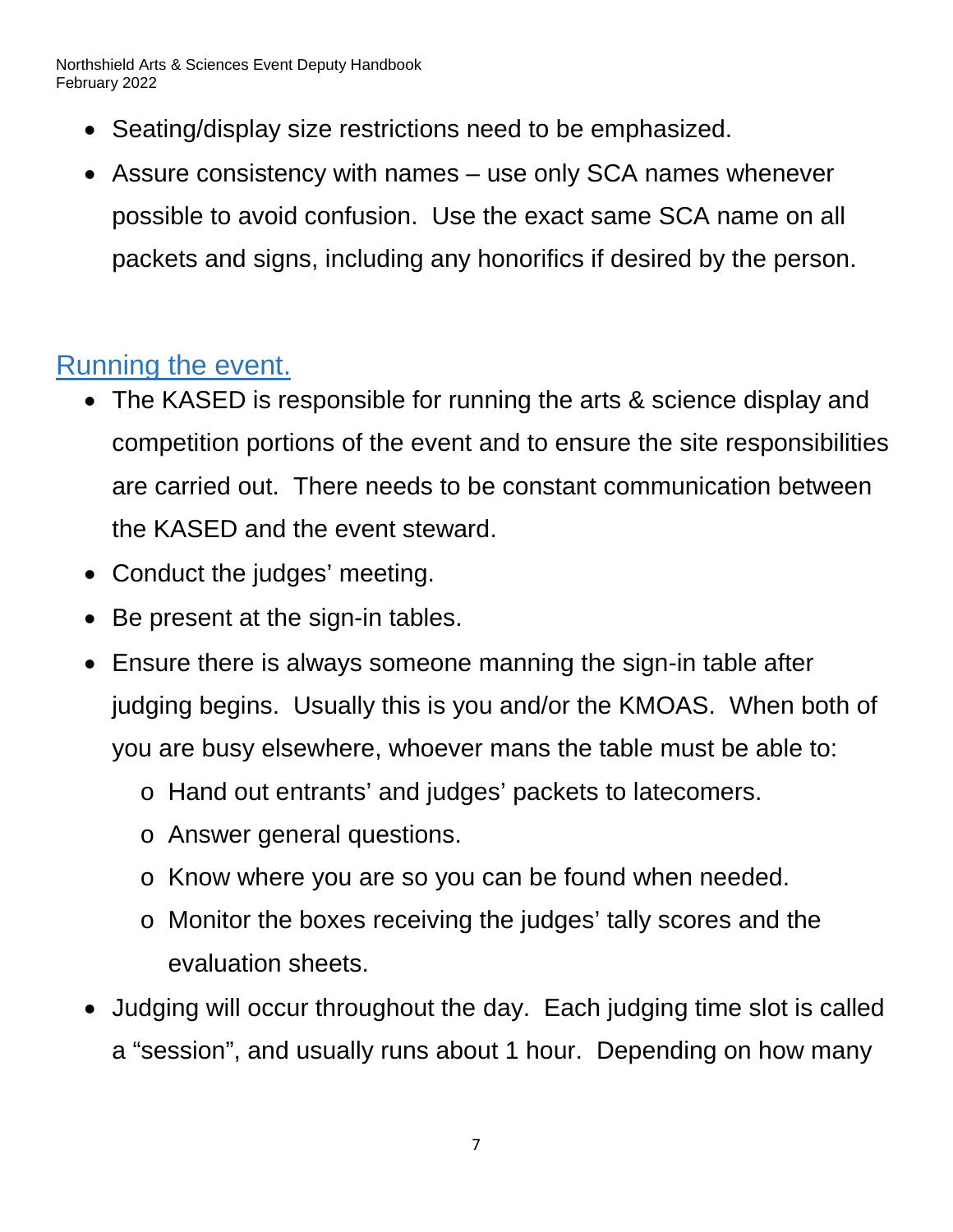entrants and judges you have, there may be as many as 5 to 6 sessions during the day.

- Use your gophers for moving things around and other errands.
- Make time to walk around the display and judging areas several times during the day. Talk with entrants & judges to ensure things are going well for them.
- Decide what prizes will be given to the divisional winners as well as the overall winner and the triathlon winner.
- If a royalty-sponsored prize is to be given, ensure you are informed what entry is the winner and when the Royals will want to announce it during court. (For instance, before, during, or after your announcements.)

#### <span id="page-7-0"></span>Communicate with and assist the event steward.

- Liaison with the event steward at least once a month until you are 1 month away from the date; then liaison with the event steward at least once a week or more.
- Assist with publicity. A LOT of publicity. Ensure the hosting group has the event listed on the Northshield Web site, the Northshield Facebook page, and in the Northwatch.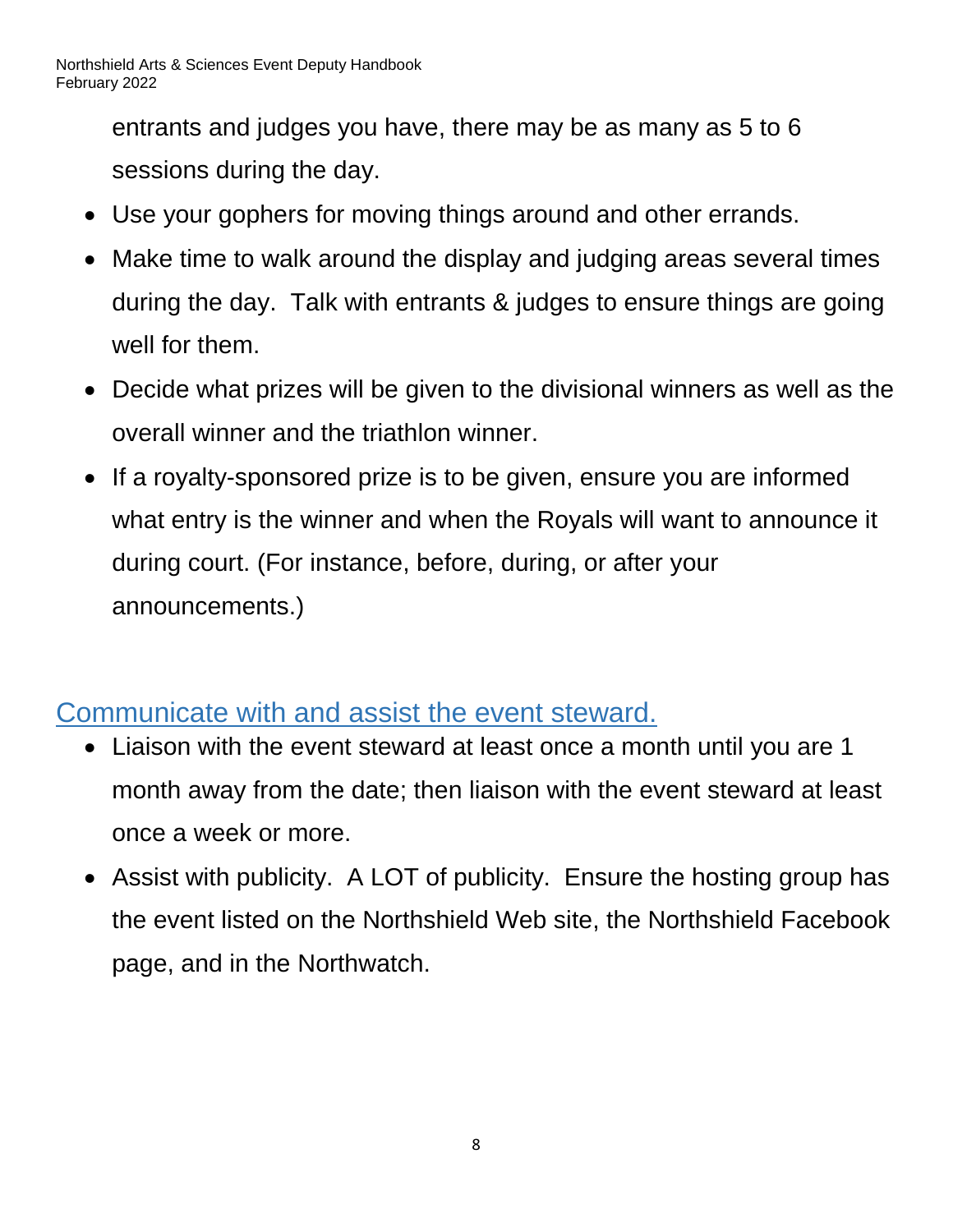## <span id="page-8-0"></span>Preparing schedules

- Set up Excel spreadsheets: one for entrants, one for judges, and one showing both.
- As each entry comes in, assign it to a spot on the schedule. This could be a temporary assignment.
- As each entry comes in, give it the number of the order it was received. Fill in the seating chart matching the number with the location.
- As each judging volunteer is received, put them on a list by the category they can judge.
- Match entries and judges.
- It is convenient to have several combinations of the schedule:
	- o By sessions
	- o By entrants
	- o By judges

# <span id="page-8-1"></span>Assist with set-up

- Primary work for you will be in the entrants' and judges' areas. If it is not set up correctly, actively help move things around. Participate, don't order.
- The entrants' check-in table needs:
	- o At least 2 chairs.
	- o The packets in alphabetical order.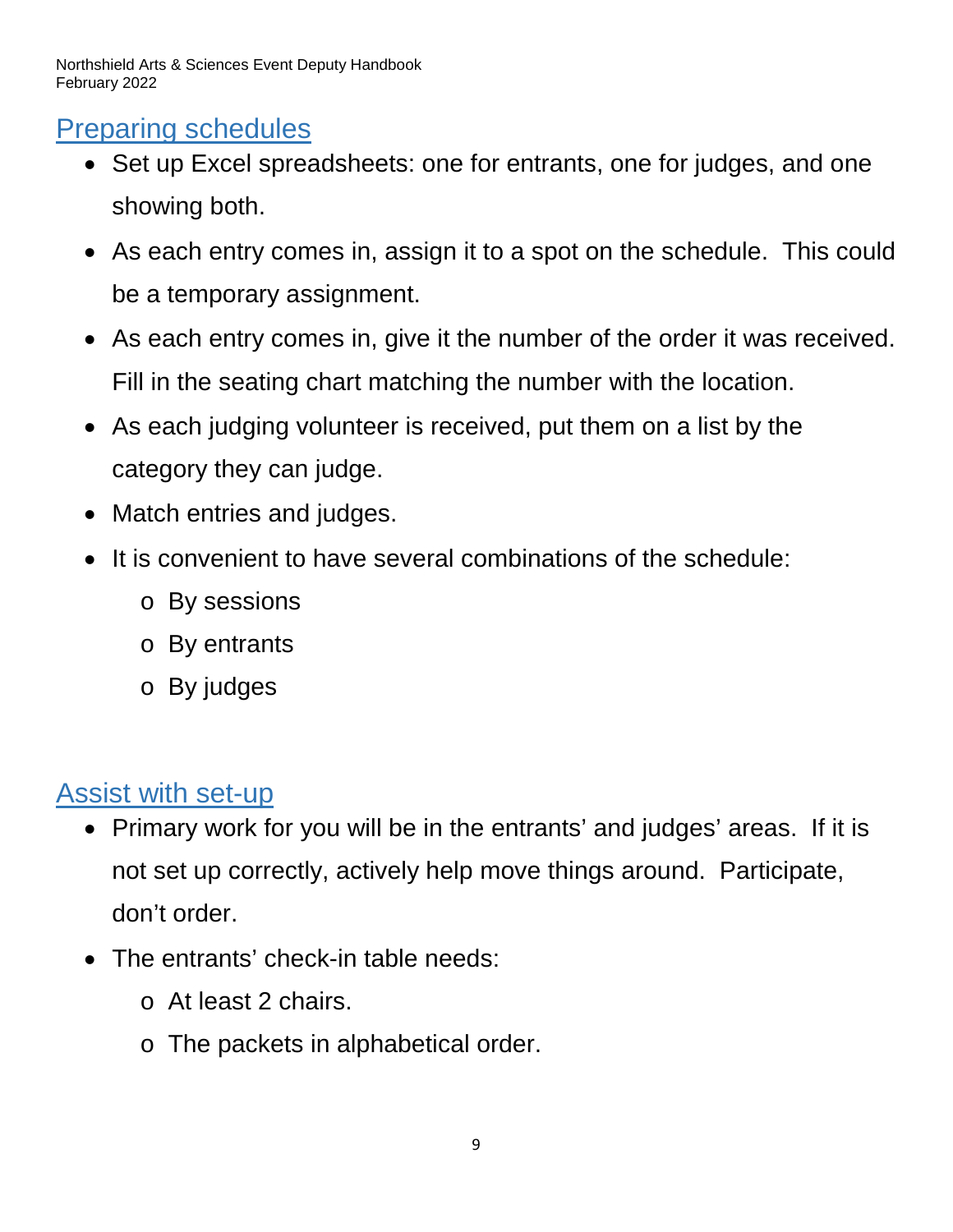- o A schedule and a seating chart attached to the wall near the table.
- The judges' check-in table needs:
	- o At least 2 chairs
	- o The packets in alphabetical order
	- o A schedule and a seating chart attached to the wall near the table.
	- o Judges' thank-you gifts, if given.
- The entrants' display tables need to have a card attached to the table at each entry spot. The cards need to include:
	- o Entrant name
	- o Entrant number (This was given to them when the entrant initially signed up.)
	- o Category
	- o A short description of what the item is.

## <span id="page-9-0"></span>Putting together packets

#### Entrant packet:

On the front of the packet:

- Name of entrant and entry number
- Division
- Category & Entry description (short)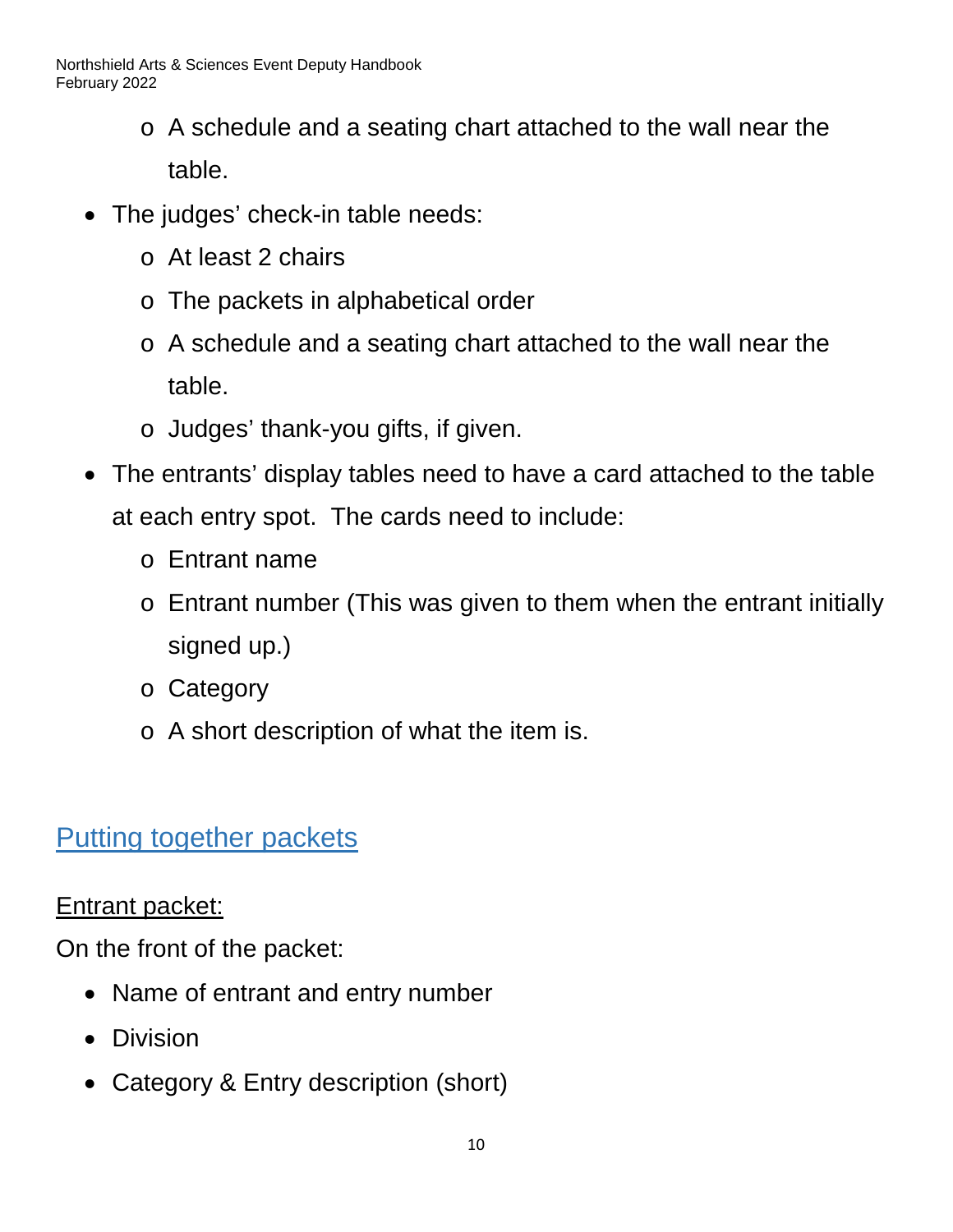- Session # and Session time
- Name of judge(s)

#### Inside the packet:

- Evaluation sheets for the event and for their own experience; to be filled out by the entrant and returned to the entry table.
- Schedule with highlight of the entrant's specific times.

#### Sample front of entrant's packet:

| Entrant: Aethelbald the Restless                   |
|----------------------------------------------------|
| 1. #23                                             |
| Division: Open                                     |
| Category 15: Woodworking tools                     |
| Session 2, 11 am                                   |
| Judge: Lord Otto Carpenter                         |
| $2.$ #24                                           |
| <b>Division: Novice</b>                            |
| Category 22: 10 <sup>th</sup> Century German bread |
| Session 4, 1 pm                                    |
| <b>Judges: Lady Delicious Delights</b>             |
| Guy the Hungry                                     |
|                                                    |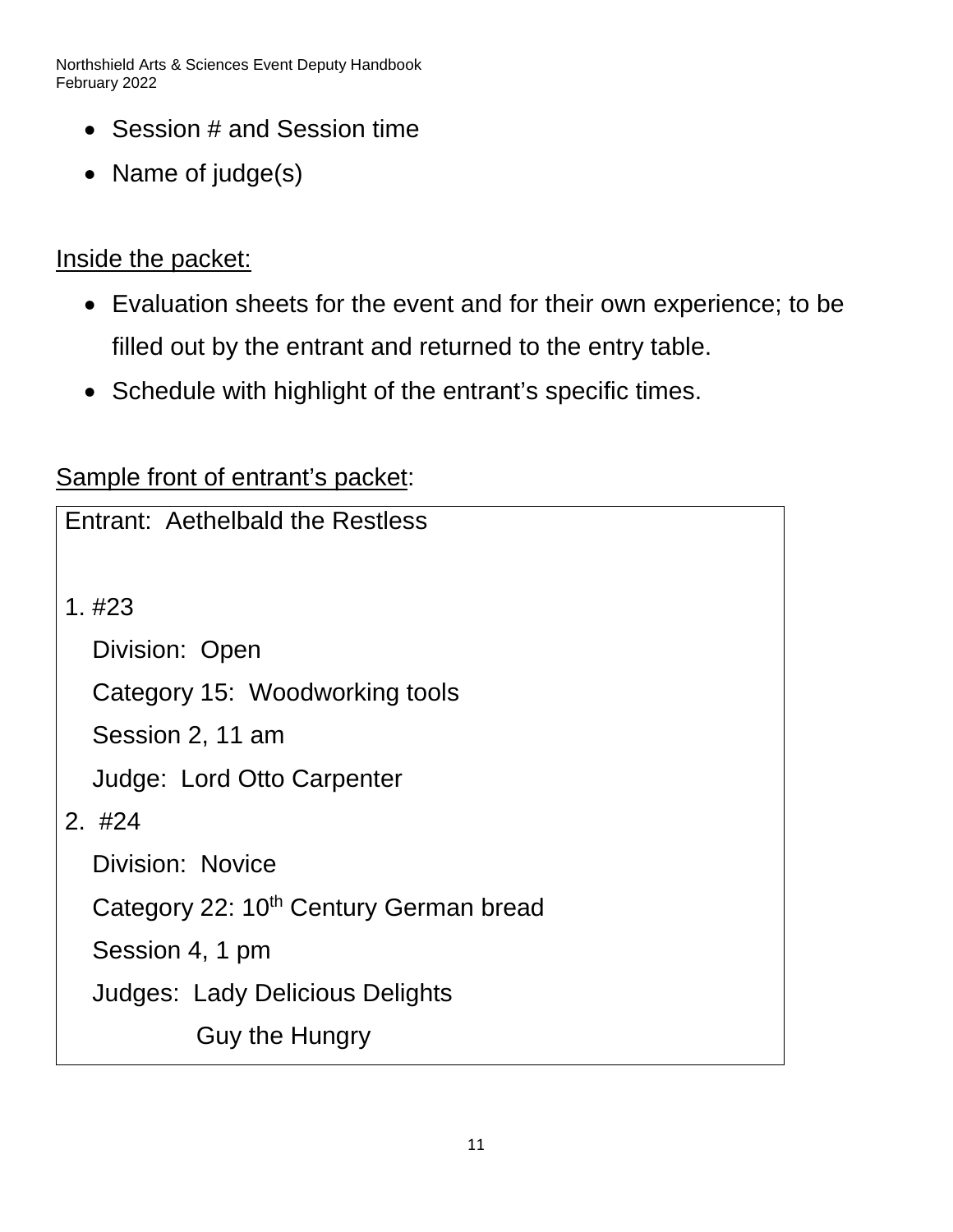Judge's packet:

On the front of the packet:

- Name of judge
- Name of entrants and their numbers
- Division
- Category and Entry description(s)
- Session number & Session time

#### Inside:

- Judging A&S competitions handout
- Judge question suggestions form
- Northshield A&S Judging Criteria Sheet which the judge or judges will fill out and give it to the entrant to keep so the entrant has the comments. There is only one criteria sheet per entry.
- Judge's final scorecard: to be filled out by the judge or judges and returned by the judge to the entry table. There is only one scorecard per entry.
- Judge's evaluation form for the event and their experience; to be returned by the judge to the entry table.
- Schedule with highlight of the judge's specific judging time.
- Thank you note, especially if you are not able to give thank-you gifts.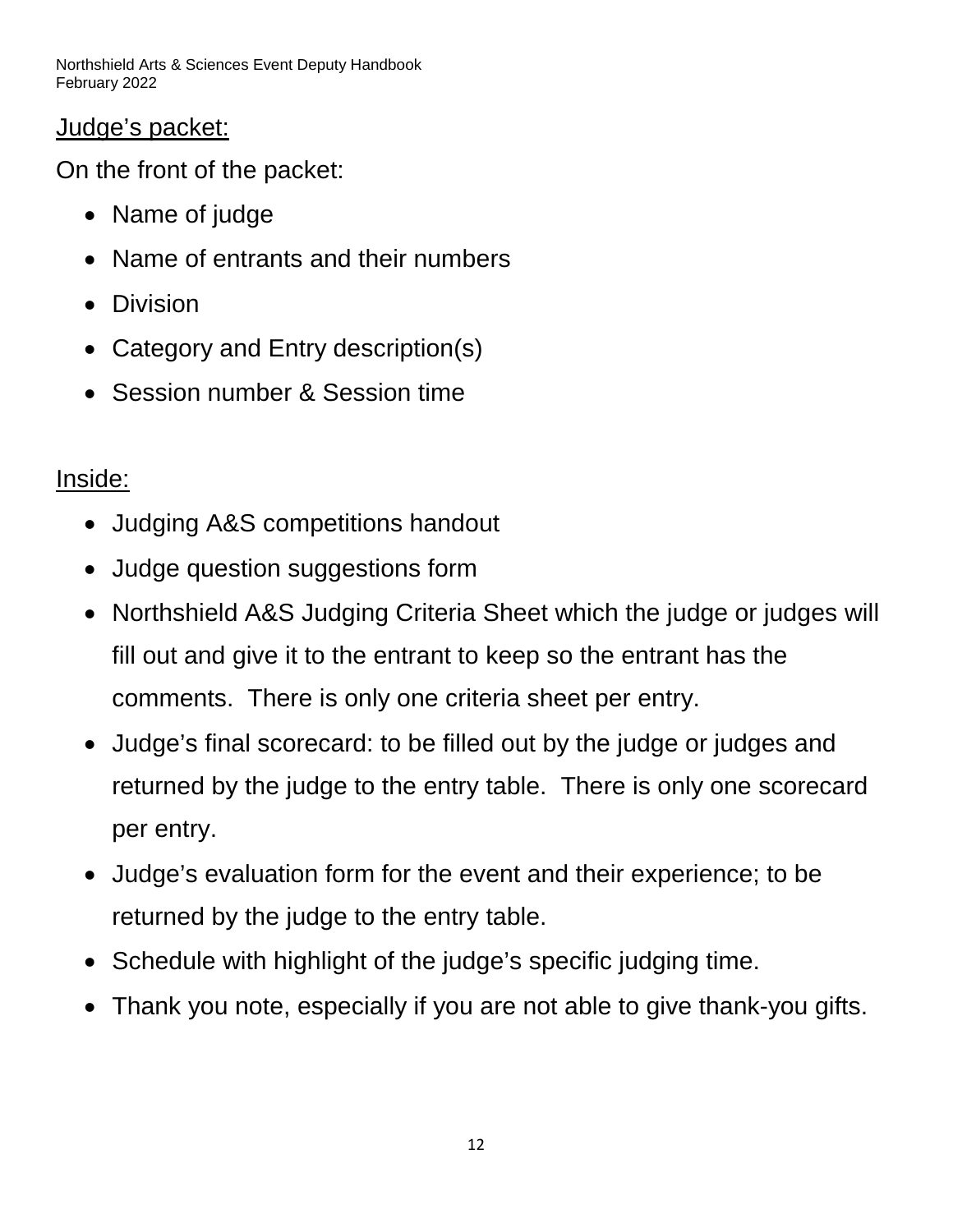#### Sample front of Judge's packet:

Judge: Lord Otto Carpenter

1: Lady Berengaria Rothschilde, #51 Division: Novice Category 7: Wooden spoon

Session 1, 10 am

- 2. Athelbald the Restless, #23 Division: Open Category 15: Woodworking tools Session 2, 11 am
- 3. THL Miranda, #17 Division: Triathlon Category 7: Bed frame Session 5, 3 pm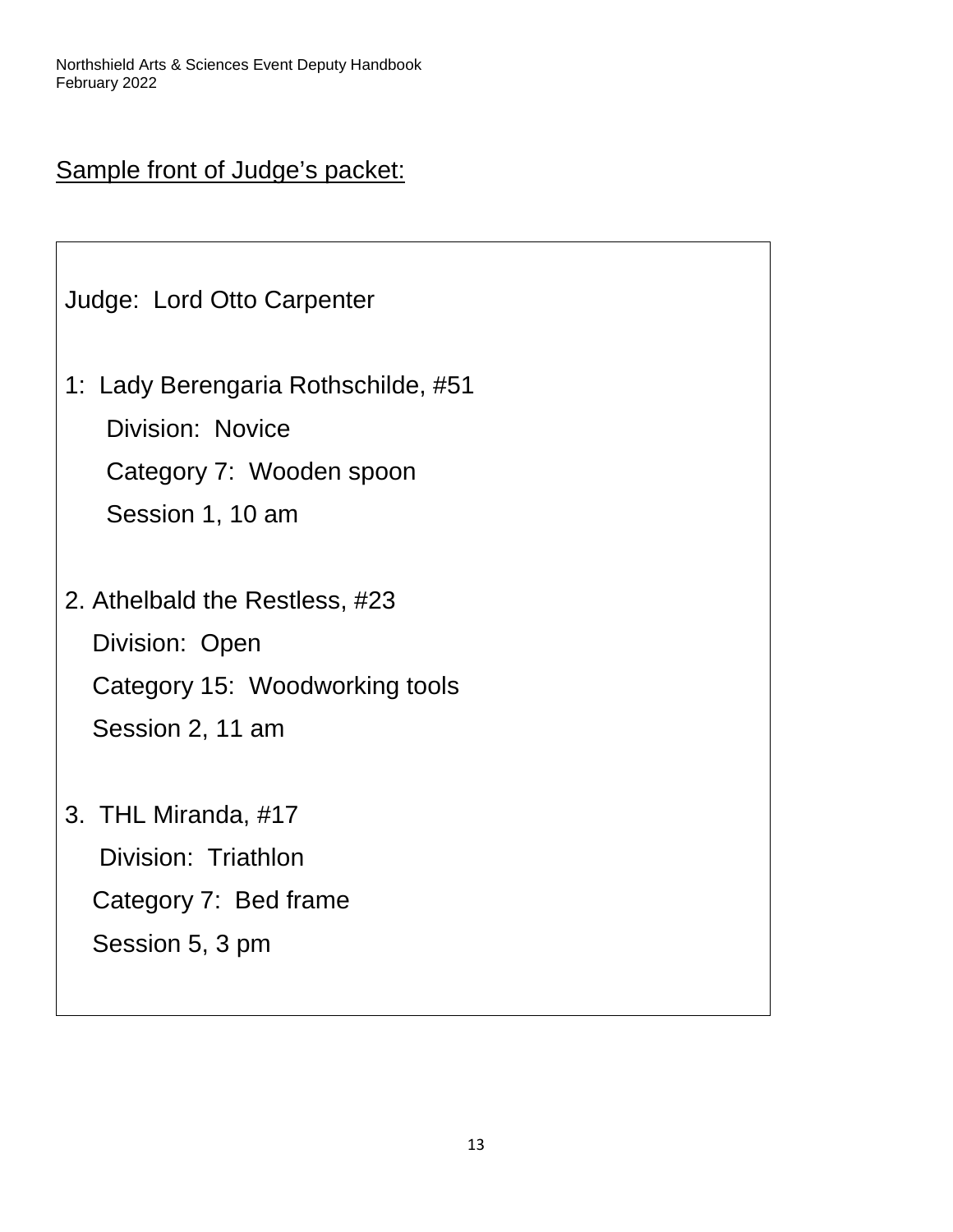# <span id="page-13-0"></span>At the check-in tables

- I would encourage having 2 people run the entrants' table and 2 people run the judges' table. Once the sessions have begun 1 person for a combined table is adequate.
- Seating/display size restrictions need to be emphasized.
- There are 2 papers per entry that will be returned to the sign-in table: The judges' score sheet and the survey forms. Have a separate container for each one. There should always be someone at the table to ensure no one sees the score sheets.

## <span id="page-13-1"></span>Posting schedules for judges, entrants, and overall

- Wall charts needed include a seating chart for the entrants, a general schedule of the day, and a specific schedule listing judging sessions & times.
- Seating chart: first entry pre-registered gets spot number 1, second gets spot number 2, and so on unless the entrant has a good reason for requesting a certain spot.
- At least 2 seating charts should be posted in the display areas.
- You will need to make at least 3 large schedules listing who is being judged at what time and by whom. This is a working document that will change often – you need to be flexible. The schedules will be posted on the wall in the entries' area and on the entrants' and judges' tables. Making the time slots on the schedules the same size as a small sticky note is an easy way to post corrections and changes.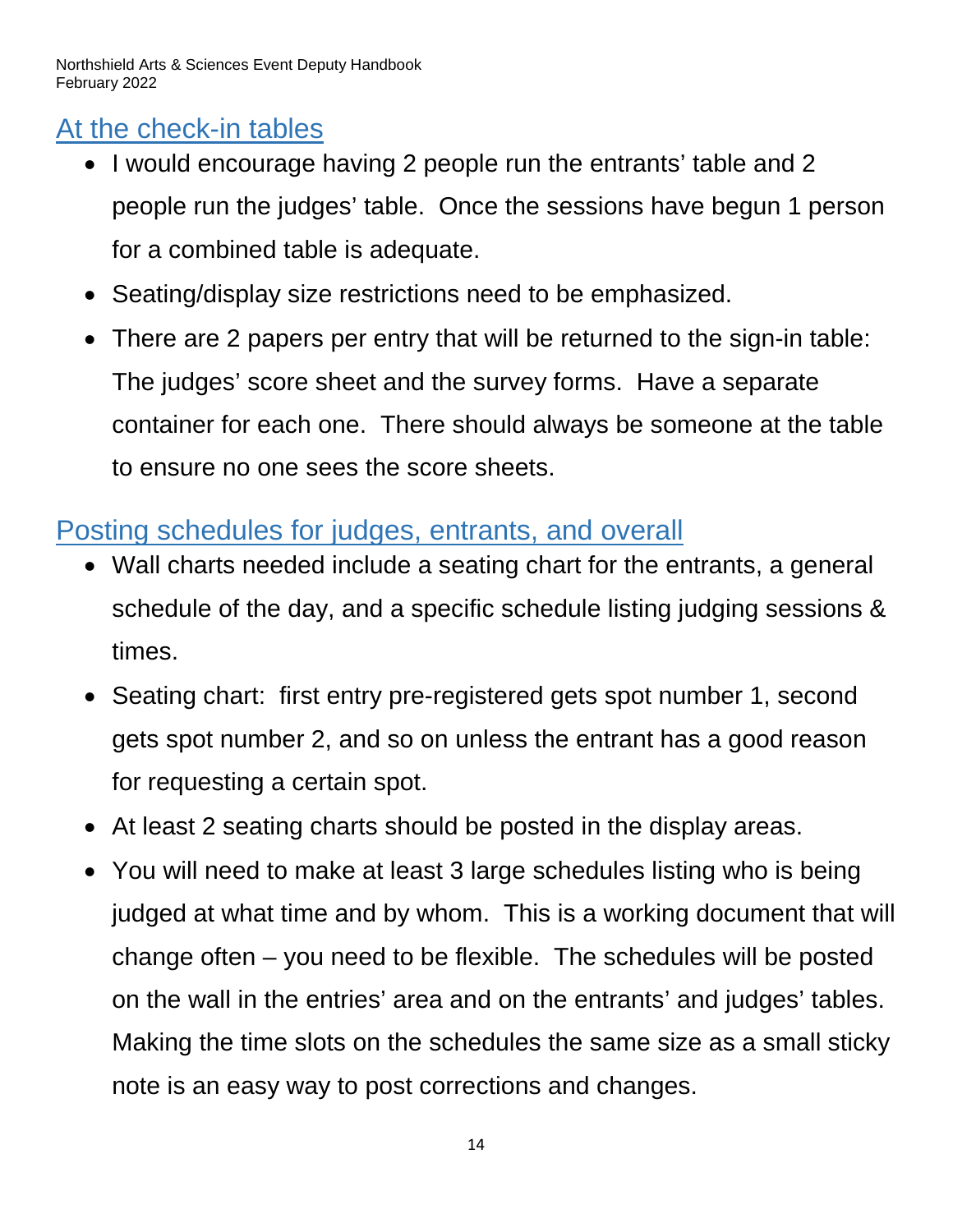A general schedule is needed to be handed out to the populous and posted near Troll and other areas. This will list what time the sessions are, when lunch is, when court is, and other needed information.

# <span id="page-14-0"></span>**Scheduling**

- The schedule is an ever-changing document; cross-check it against the entrants' and judges' lists often.
- Is every entrant on the list?
- Are the judges listed on the entrants' list the same as are listed on the judges list? For example: if Susie is being judged in slot 5 by Jack, does Jack have Susie listed in slot 5 to be judged by him?
- The week before the event is usually when entrants and judges will let you know that they cannot attend and/or are not sending their entries. Take them off the spreadsheets and begin figuring how to fill in empty slots.
- On about Wednesday before the event cross-check the schedules again.

## <span id="page-14-1"></span>Other ideas

• Have a little thank-you something for each judge. This can range from food treats to tokens to gifts. It should be small and inexpensive to you.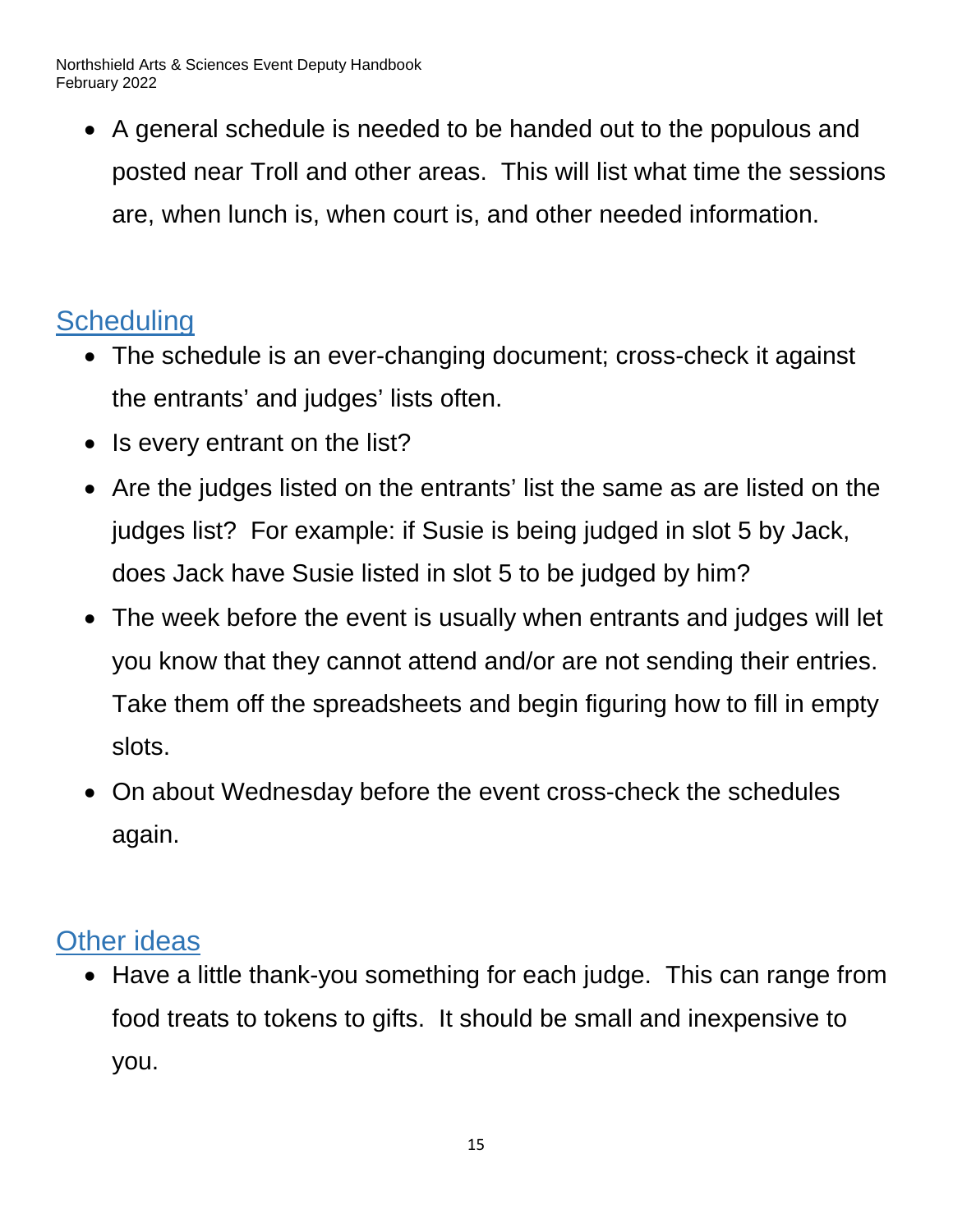- Make time to look at entries, talk to the people who made them, ensure they are comfortable and enjoying themselves.
- Watch during judging sessions for signs that anyone, judge or entrant, is upset.
- Delegate.

## <span id="page-15-0"></span>Solving disputes and problems

Feelings can run very high. Entrants have invested a lot of time, work, and a part of themselves into their display. Judges, because they have advanced enough to BE a judge, often believe passionately in absolute correctness. Put these together and don't be surprised if there are upsets and even tears. You need to be prepared to be calm, to be dispassionate, to listen, to use low voice tones and speak slowly, and to ask for advice if needed from the KMOAS and the other A&S deputies. You need to be completely accessible during all judging sessions. Everyone should walk away from the event remembering how much fun they had, no matter how they place in the competition.

## <span id="page-15-1"></span>Tabulating scores

- After the last judging session, the KASED and the KMOAS separately tally the score sheets to ensure scores are correct.
- The KASED fills in the awards list with the KMOAS double-checking the scores and names.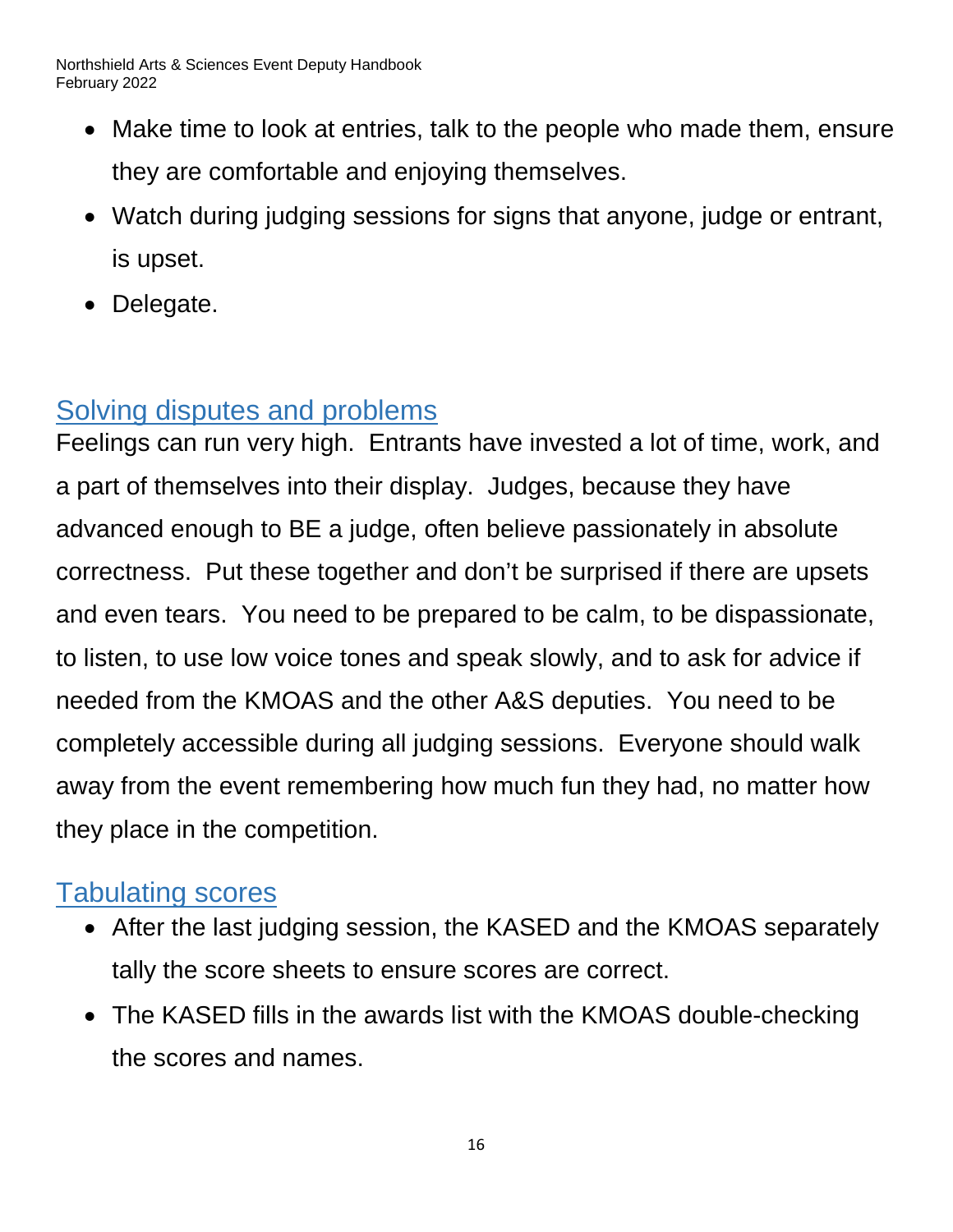• Final check with the court herald to ensure all is ready and agreed upon for court.

## <span id="page-16-0"></span>Announcing in court

- The KASED must be prepared to speak in court, announcing winners and other information.
- Awards
	- $\circ$  Each category has a 1<sup>st</sup>, 2<sup>nd</sup>, and 3<sup>rd</sup> place.
	- o After putting all the categories together, the highest score is the overall winner.
	- $\circ$  The triathlon has a 1<sup>st</sup>, 2<sup>nd</sup>, and 3<sup>rd</sup> place.
- If there is a royalty prize, they will announce it and give their own prize.

#### <span id="page-16-1"></span>Preparing after-event report for KMOAS

- The report form can be found on the A&S Web page. Information will include:
	- o Number of exhibit-only entrants
	- o Number of competition entrants
	- o Total number of entrants
	- o Breakdown of what categories had entrants and how many
	- o Number of judges
	- o Summaries of what went well, what didn't go well, and suggestions for improvement
- Deadline for the report is 30 days after the event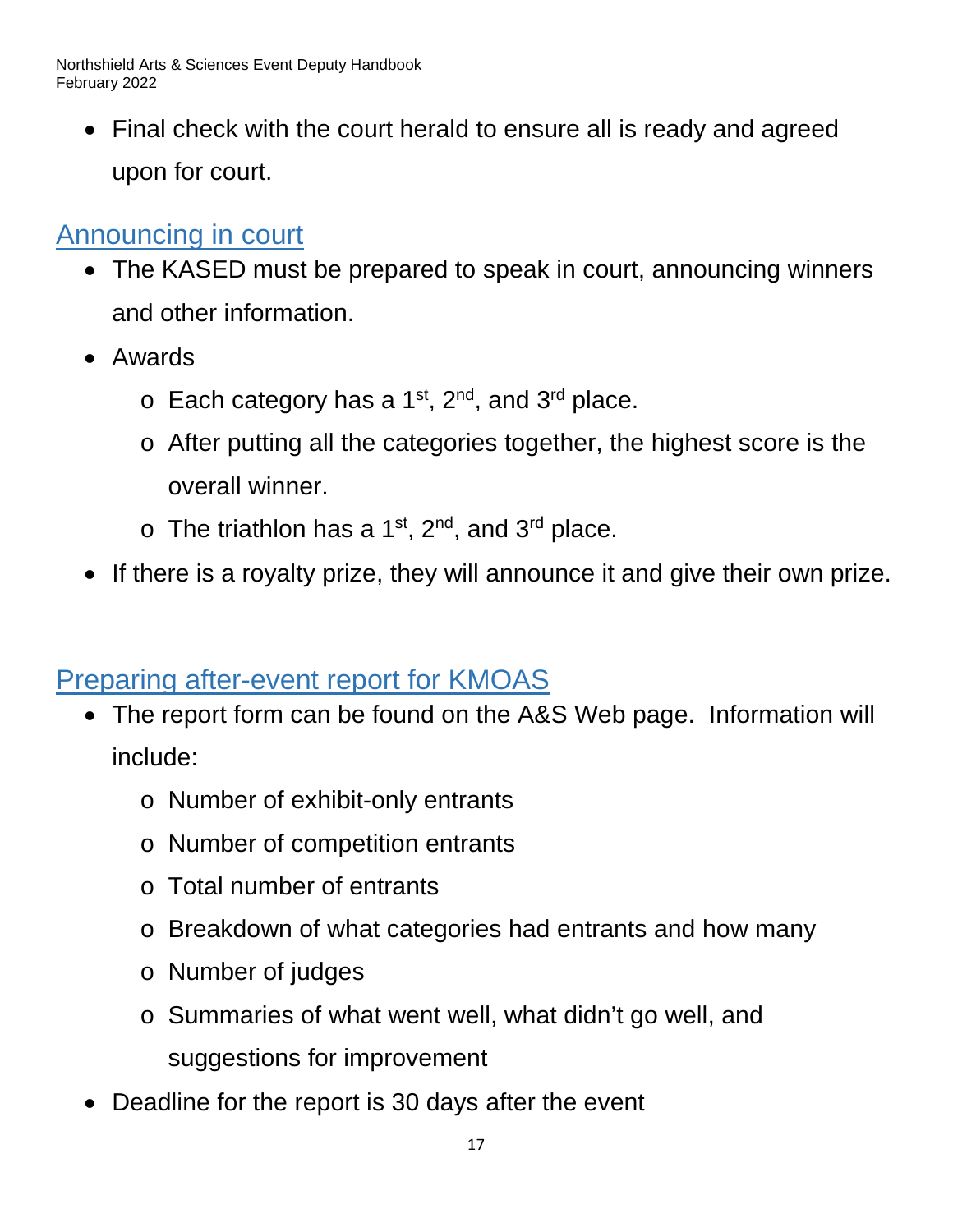# <span id="page-17-0"></span>One Year in Advance

- Look over bids and give recommendation to the KMOAS.
- When the bid is awarded, contact the hosting group and begin communications with the event steward.
- Post an announcement announcing the date and site of the Kingdom A&S Event.
- Be ready to accept offers to judge and entries.

## <span id="page-17-1"></span>Six months in Advance

- Serious recruiting of entrants and judges begins. In your efforts include Facebook postings, communications with local A&S ministers, and talking with individuals.
- Check in with event steward.
- Ensure the hosting group has started their advertising.
- Ensure you have a system set up to
	- o Respond to entrants and judges within 1-2 days of their contacting you.
	- o Keep track of judges
	- o Keep track of entrants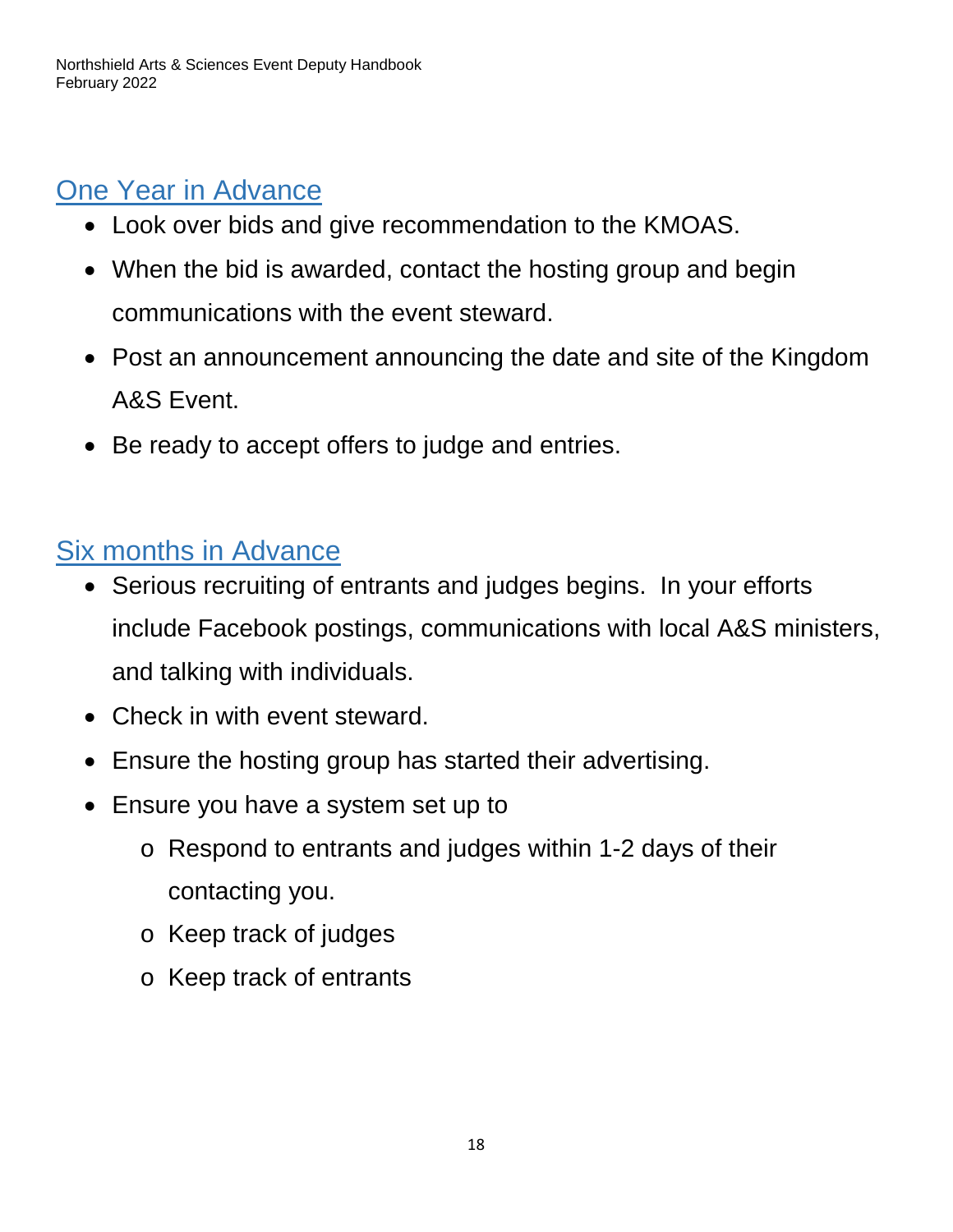## <span id="page-18-0"></span>Three to One Month in Advance

- Check in with event steward.
- Ensure both the hosting group and you are promoting the event aggressively.
- Ensure you are recruiting for judges for specific entries.
- Begin to pick out the awards.

## <span id="page-18-1"></span>1 month to 2 weeks in Advance

- Ensure you have judges recruited for each entry that has come in.
- Ensure all research papers have been sent to judges.
- Begin preparing entrants' packets and judge's packets.
- Begin preparing schedules and maps for posting. Check with the event steward to avoid duplication of efforts. Ensure opening times, judging sessions, lunch time, court time, and any other essential times are agreed upon.
- Ensure all judges have received a copy of the judging criteria for the entry they will be judging.
- Finalize awards.

## <span id="page-18-2"></span>1 week before

- Contact all judges and entrants:
	- o With a reminder that they are signed up for the event.
	- o The time they can check in.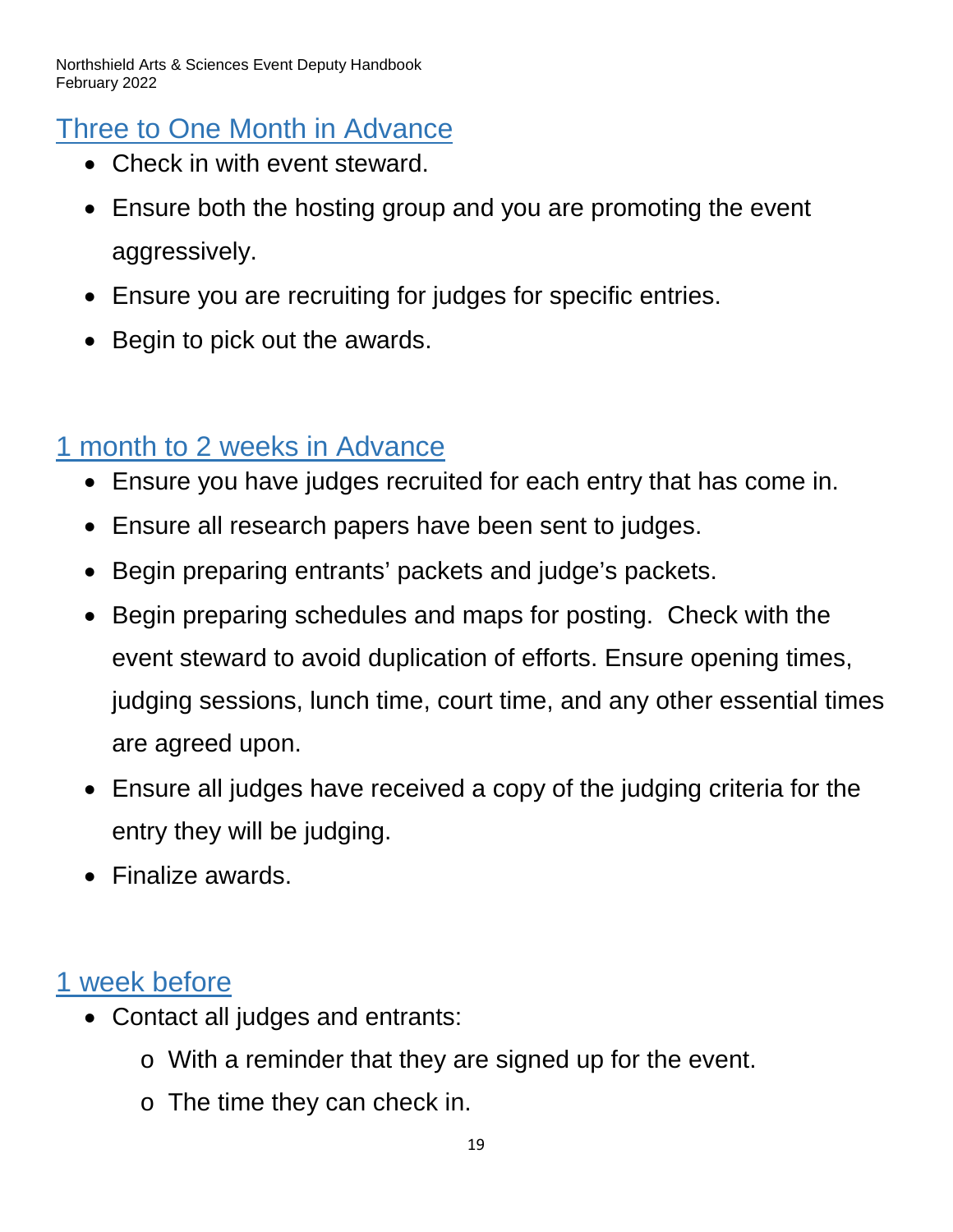- o Remind them to bring something to write with.
- o Notify judges of where and when the judges' meeting will occur.
- o Prepare for the judges' meeting. The judges' meeting is very important. It is a time for judges to ask any questions they have about the judging criteria sheets, and to ensure they understand where they must be and when. Advice can be given, and any special concerns addressed. This is a good time to remind judges where to put their tally sheets and evaluation sheets after they have judged.
- o Re-emphasize to entrants' size restrictions.
- Finish packets
- Finish table signs
- Finish schedule
- Begin packing:
	- o Prizes
	- $\circ$  Schedules 2 for check-in tables, at least 1 for wall
	- $\circ$  Seating charts 2 for check-in tables, at least 1 for wall
	- o Packets for judges and entrants
	- o Sticky notes for corrections and changes
	- o Seating labels and tape
	- o Writing utensils, judges' thank-you gifts/notes, extra paperwork, extra tape, extra prizes